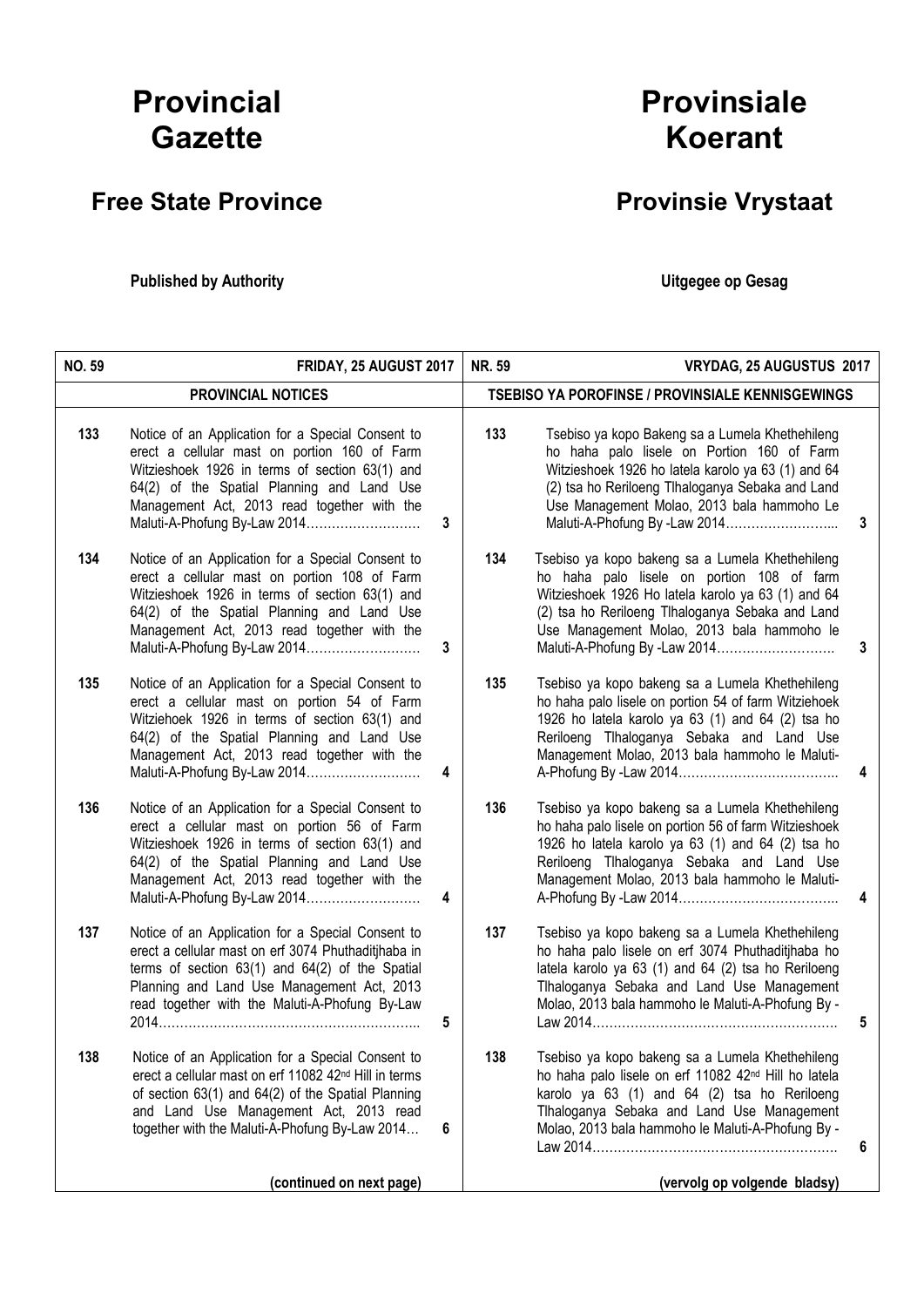|     | (continued from previous page)                                                                                                                                                                                                                                                                   |   |     | (vervolg van vorige bladsy)                                                                                                                                                                                                                                                                            |                     |
|-----|--------------------------------------------------------------------------------------------------------------------------------------------------------------------------------------------------------------------------------------------------------------------------------------------------|---|-----|--------------------------------------------------------------------------------------------------------------------------------------------------------------------------------------------------------------------------------------------------------------------------------------------------------|---------------------|
| 139 | Notice of an Application for a Special Consent to<br>erect a cellular mast on erf 1107 Tlholong Ext. 3 in<br>terms of section $63(1)$ and $64(2)$ of the Spatial<br>Planning and Land Use Management Act, 2013<br>read together with the Maluti-A-Phofung By-Law                                 | 6 | 139 | Tsebiso ya kopo bakeng sa a Lumela Khethehileng<br>ho haha palo lisele on erf 1107 Tlholong Ext. 3 ho<br>latela karolo ya 63 (1) and 64 (2) tsa ho Reriloeng<br>Tihaloganya Sebaka and Land Use Management<br>Molao, 2013 bala hammoho le Maluti-A-Phofung By<br>$-Law 2014$                           |                     |
| 140 | Notice of an Application for a Special Consent to<br>erect a cellular mast on portion 110 of Farm Dorps<br>Gronden Van Harrismith 131 in terms of section<br>63(1) and 64(2) of the Spatial Planning and Land<br>Use Management Act, 2013 read together with the<br>Maluti-A-Phofung By-Law 2014 | 7 | 140 | Tsebiso ya kopo bakeng sa a Lumela Khethehileng<br>ho haha palo lisele on portion 110 of farm Dorps<br>Gronden Van Harrismith 131 ho latela karolo ya 63<br>(1) and 64 (2) tsa ho Reriloeng Tlhaloganya Sebaka<br>and Land Use Management Molao, 2013 bala<br>hammoho le Maluti-A-Phofung By -Law 2014 | 6<br>$\overline{7}$ |
| 141 | Notice of an Application for a Special Consent to<br>erect a cellular mast on erf 480 Kestel in terms of<br>section 63(1) and 64(2) of the Spatial Planning and<br>Land Use Management Act, 2013 read together<br>with the Maluti-A-Phofung By-Law 2014                                          | 7 | 141 | Kennisgewing van 'n Aansoek vir' n Spesiale<br>Toestemming om oprigting van 'n sellulêre mas op<br>erf 480 Kestel ingevolge artikel 63 (1) en 64 (2) van<br>die Ruimtelike Beplanning en Grondgebruikbestuur<br>Wet, 2013 saamgelees met die Maluti-A-Phofung                                          | 7                   |
| 142 | Notice of an Application for a Special Consent to<br>erect a cellular mast on erf 67 Harrismith in terms<br>of section 63(1) and 64(2) of the Spatial Planning<br>and Land Use Management Act, 2013 read<br>together with the Maluti-A-Phofung By-Law 2014                                       | 8 | 142 | Kennisgewing van 'n Aansoek vir' n Spesiale<br>Toestemming om oprigting van 'n sellulêre mas op<br>erf 67 Harrismith ingevolge artikel 63 (1) en 64 (2)<br>van die Ruimtelike Beplanning en Grondgebruik-<br>bestuur Wet, 2013 saamgelees met die Maluti-A-<br>Phofung Dorpsbeplanningskema 2014       | 8                   |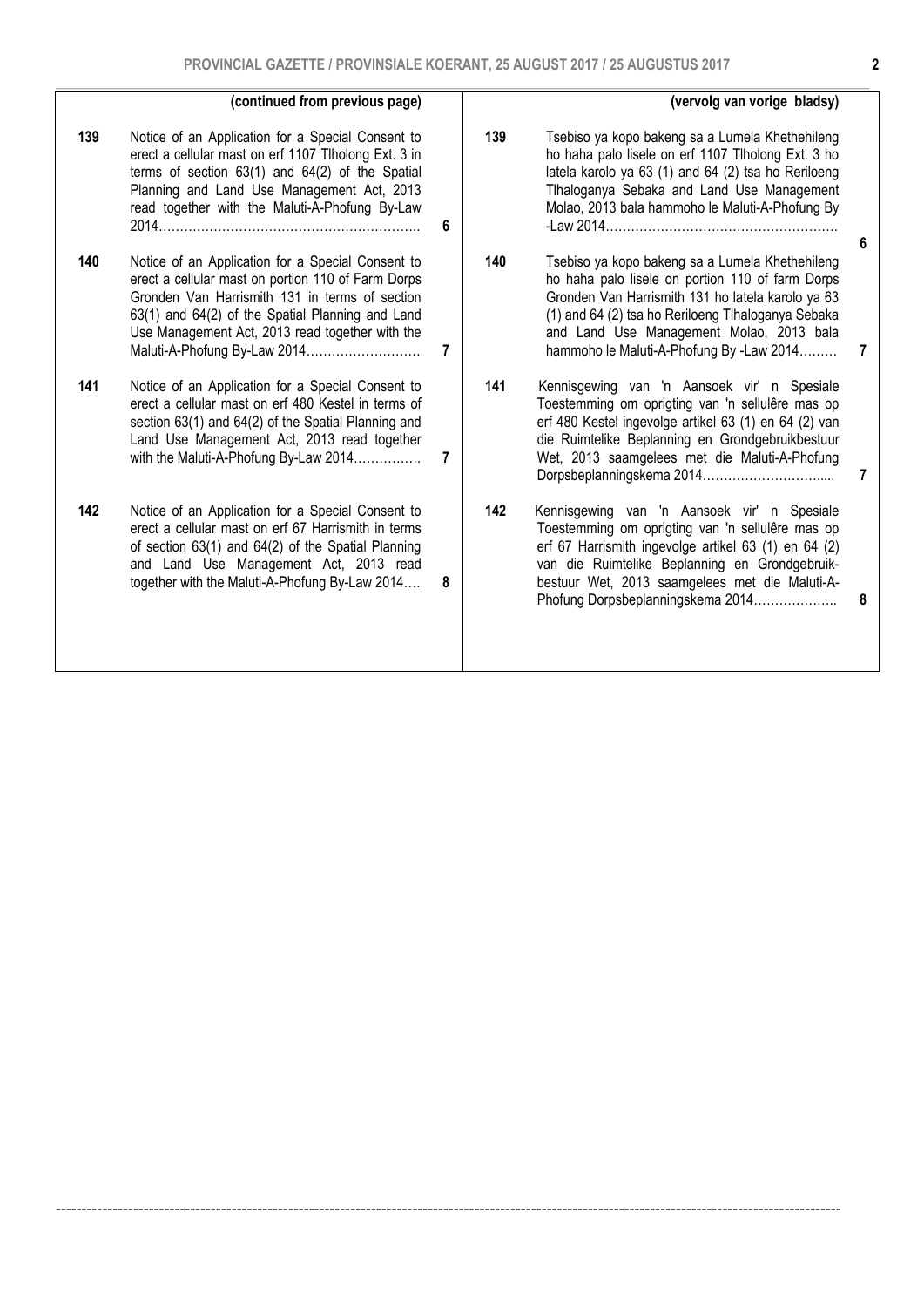| [PROVINCIAL NOTICES NO. 133 OF 2017]                                                                                                                                                                                                                                                                                                                                                                                                                                                                                                                                                                                    | [TSEBISO YA POROFINSE NO. 133 YA 2017]                                                                                                                                                                                                                                                                                                                                                                                                                                                                                                                                                 |
|-------------------------------------------------------------------------------------------------------------------------------------------------------------------------------------------------------------------------------------------------------------------------------------------------------------------------------------------------------------------------------------------------------------------------------------------------------------------------------------------------------------------------------------------------------------------------------------------------------------------------|----------------------------------------------------------------------------------------------------------------------------------------------------------------------------------------------------------------------------------------------------------------------------------------------------------------------------------------------------------------------------------------------------------------------------------------------------------------------------------------------------------------------------------------------------------------------------------------|
| NOTICE OF AN APPLICATION FOR A SPECIAL CONSENT TO<br>ERECT A CELLULAR MAST ON PORTION 160 OF FARM<br>WITZIESHOEK 1926 IN TERMS OF SECTION 63(1) AND 64(2) OF<br>THE SPATIAL PLANNING AND LAND USE MANAGEMENT ACT,<br>2013 READ TOGETHER WITH THE MALUTI-A-PHOFUNG BY-LAW<br>2014.                                                                                                                                                                                                                                                                                                                                       | TSEBISO YA KOPO BAKENG SA A LUMELA KHETHEHILENG HO<br>HAHA PALO LISELE ON PORTION 160 OF FARM WITZIESHOEK<br>1926 HO LATELA KAROLO YA 63 (1) AND 64 (2) TSA HO<br>RERILOENG TLHALOGANYA SEBAKA AND LAND<br><b>USE</b><br>MANAGEMENT MOLAO, 2013 BALA HAMMOHO LE MALUTI-A-<br>PHOFUNG BY -LAW 2014.                                                                                                                                                                                                                                                                                     |
| Warren Petterson Planning as the authorized agent of the owner of<br>Portion 160 of farm Witzieshoek 1926, situated Selemela Primary<br>school, Bolata Village hereby give notice in terms of Section 63(1) and<br>64(2) of the Spatial Planning and Land use Management Act, 2013<br>read together with the Maluti-A-Phofung By-law 2014, for a special<br>consent for the purpose of erecting a cellular mast.                                                                                                                                                                                                        | Warren Petterson Planning e le moemeli matla ea mong'a Portion 160<br>of farm Witzieshoek 1926, o lutse ka Selemela Primary School, Bolata<br>Village -mogolo fana ka tsebiso ka ho ya ka Karolo 63 (1) le 64 (2) tsa<br>thero ea tihaloganya sebaka le Land sebelisac Molao Management,<br>2013 o bale hammoho le Maluti-A-Phofung ka molao 2014, bakeng sa<br>tumello e khethehileng bakeng sa ho haha palo lisele.                                                                                                                                                                  |
| Particulars of the application will lie for inspection during normal office<br>hours between 07:45AM and 16:30PM at Maluti-A-Phofung Local<br>Municipality head office (Phuthaditjhaba-A), at SPLUM, Human<br>Settlements and Traditional Affairs department (Town Planning, 2 <sup>nd</sup><br>floor) for the period of 30 working days. Objectors and representation in<br>respect of this application may do so not later than (30) working days<br>from the date of the publication of this notice, by lodging in writing,<br>setting out the grounds of objection, with the Municipal Manager or<br>address below. | Dintlha tsa kōpo ea tla sekama la ho hlahloba ha lihoreng tloaelehile<br>ofisi pakeng 07:45 AM le 16:30 PM ka hlooho ofisi Maluti-A-Phofung<br>Municipality Local (Phuthaditjhaba-A), ka SPLUM, metsana ea Botho le<br>Litaba Tsa Setso lefapha (Town Planning, 2nd mokatong) bakeng sa<br>matsatsi a 30 ho sebetsa. Hanang le boemedi mabapi le kopo ena a ka<br>etsa joalo ha ho ka morao ho (30) matsatsi a ho sebetsa ho tloha<br>letsatsing la phatlalatso ya tsebiso ena, ke bolulo ka ho ngola, ho beha<br>ho tsoa lebaka la khanyetso, le Manager Masepala kapa rarolla tlase. |
| Enquiries and correspondence can also be directed to Warren<br>Petterson Planning at;<br><b>PO BOX 1702</b><br><b>UMHLANGA ROCK</b><br>4320<br>078 111 3343 / robert@wpplanning.co.za or Maluti-A-Phofung<br>Local Municipality / TEL: 0587183840/ tinyikom@map.fs.gov.za                                                                                                                                                                                                                                                                                                                                               | Dipatlisiso le mangolo ka boela ho lebisoa ho Warren Petterson<br>Planning ka;<br><b>PO BOX 1702</b><br><b>UMHLANGA ROCK</b><br>4320<br>078 111 3343 / robert@wpplanning.co.za kapa Maluti-A-Phofung<br>Local Municipality / Tel: 0587183840 / tinyikom@map.fs.gov.za                                                                                                                                                                                                                                                                                                                  |
| [PROVINCIAL NOTICES NO. 134 OF 2017]                                                                                                                                                                                                                                                                                                                                                                                                                                                                                                                                                                                    | [TSEBISO YA POROFINSE NO.134 YA 2017]                                                                                                                                                                                                                                                                                                                                                                                                                                                                                                                                                  |
| NOTICE OF AN APPLICATION FOR A SPECIAL CONSENT TO<br>ERECT A CELLULAR MAST ON PORTION 108 OF FARM<br>WITZIESHOEK 1926 IN TERMS OF SECTION 63(1) AND 64(2) OF<br>THE SPATIAL PLANNING AND LAND USE MANAGEMENT ACT,<br>2013 READ TOGETHER WITH THE MALUTI-A-PHOFUNG BY-LAW<br>2014.                                                                                                                                                                                                                                                                                                                                       | TSEBISO YA KOPO BAKENG SA A LUMELA KHETHEHILENG HO<br>HAHA PALO LISELE ON PORTION 108 OF FARM WITZIESHOEK<br>1926 HO LATELA KAROLO YA 63 (1) AND 64 (2) TSA HO<br>RERILOENG TLHALOGANYA SEBAKA AND LAND USE<br>MANAGEMENT MOLAO, 2013 BALA HAMMOHO LE MALUTI-A-<br>PHOFUNG BY -LAW 2014.                                                                                                                                                                                                                                                                                               |
| Warren Petterson Planning as the authorized agent of the owner of<br>Portion 108 of farm Witzieshoek 1926, situated at Mookodi Senior<br>Secondary School, Makaneng Village hereby give notice in terms of<br>Section 63(1) and 64(2) of the Spatial Planning and Land use<br>Management Act, 2013 read together with the Maluti-A-Phofung By-law<br>2014, for a special consent for the purpose of erecting a cellular mast.                                                                                                                                                                                           | Warren Petterson Planning e le moemeli matla ea mong'a Portion 108<br>of farm Witzieshoek 1926, o lutse ka Mookodi Senior Secondary<br>School, Makaneng Village -mogolo fana ka tsebiso ka ho ya ka Karolo<br>63 (1) le 64 (2) tsa thero ea tlhaloganya sebaka le Land sebelisac<br>Molao Management, 2013 o bale hammoho le Maluti-A-Phofung ka<br>molao 2014, bakeng sa tumello e khethehileng bakeng sa ho haha palo<br>lisele.                                                                                                                                                     |
| Particulars of the application will lie for inspection during normal office<br>hours between 07:45AM and 16:30PM at Maluti-A-Phofung Local<br>Municipality head office (Phuthaditjhaba-A), at SPLUM, Human<br>Settlements and Traditional Affairs department (Town Planning, 2nd<br>floor) for the period of 30 working days. Objectors and representation in<br>respect of this application may do so not later than (30) working days<br>from the date of the publication of this notice, by lodging in writing,<br>setting out the grounds of objection, with the Municipal Manager or<br>address below.             | Dintlha tsa kōpo ea tla sekama la ho hlahloba ha lihoreng tloaelehile<br>ofisi pakeng 07:45 AM le 16:30 PM ka hlooho ofisi Maluti-A-Phofung<br>Municipality Local (Phuthaditjhaba-A), ka SPLUM, metsana ea Botho le<br>Litaba Tsa Setso lefapha (Town Planning, 2nd mokatong) bakeng sa<br>matsatsi a 30 ho sebetsa. Hanang le boemedi mabapi le kopo ena a ka<br>etsa joalo ha ho ka morao ho (30) matsatsi a ho sebetsa ho tloha<br>letsatsing la phatlalatso ya tsebiso ena, ke bolulo ka ho ngola, ho beha<br>ho tsoa lebaka la khanyetso, le Manager Masepala kapa rarolla tlase. |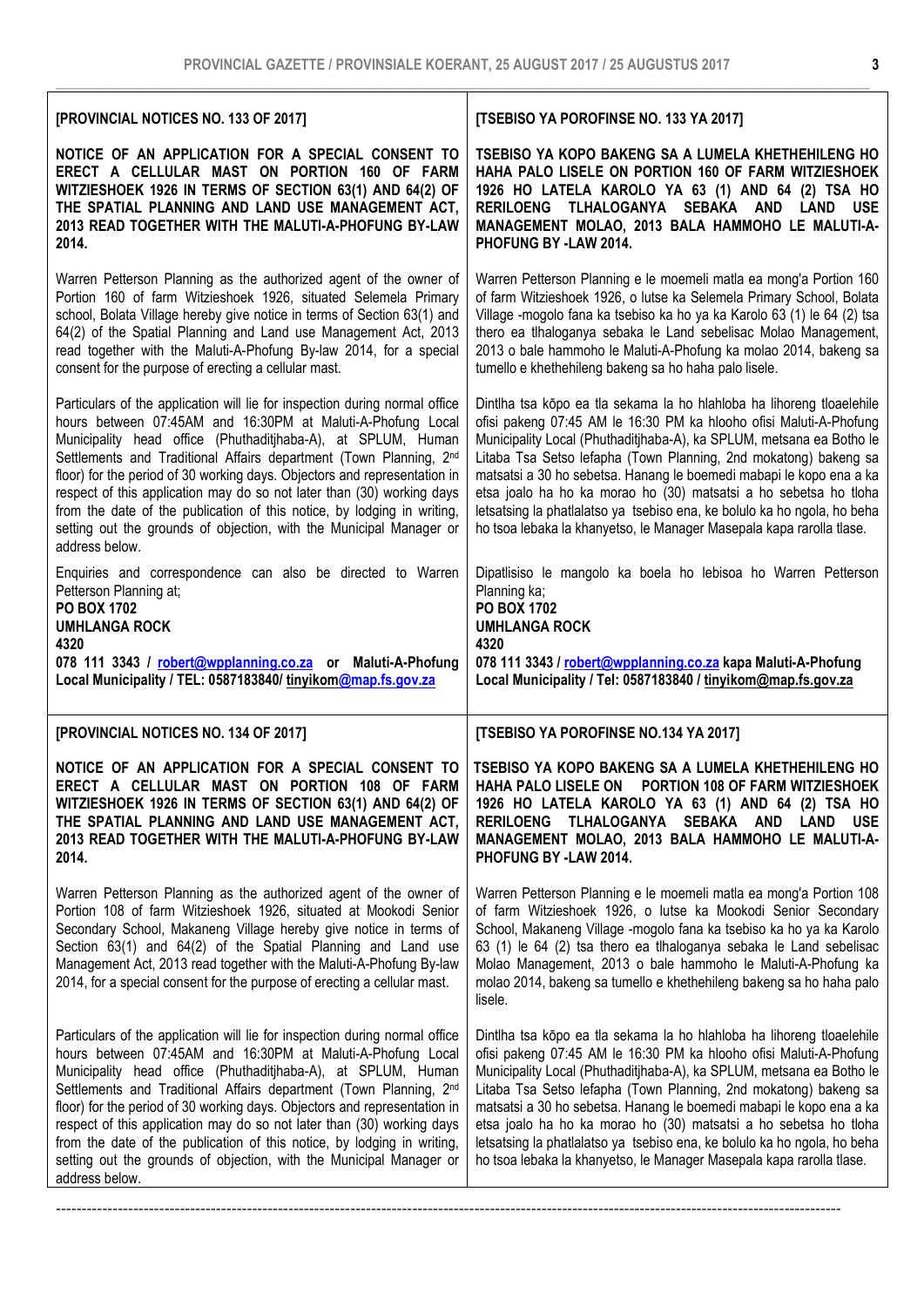| Enquiries and correspondence can also be directed to Warren<br>Petterson Planning at;<br>PO BOX 1702<br><b>UMHLANGA ROCK</b><br>4320<br>078 111 3343 / robert@wpplanning.co.za or Maluti-A-Phofung<br>Local Municipality / TEL: 0587183840/ tinyikom@map.fs.gov.za                                                                                                                                                                                                                                                                                                                                          | Dipatlisiso le mangolo ka boela ho lebisoa ho Warren Petterson<br>Planning ka;<br>PO BOX 1702<br><b>UMHLANGA ROCK</b><br>4320<br>078 111 3343 / robert@wpplanning.co.za kapa Maluti-A-Phofung<br>Local Municipality / Tel: 0587183840 / tinyikom@map.fs.gov.za                                                                                                                                                                                                                                                                                                                         |
|-------------------------------------------------------------------------------------------------------------------------------------------------------------------------------------------------------------------------------------------------------------------------------------------------------------------------------------------------------------------------------------------------------------------------------------------------------------------------------------------------------------------------------------------------------------------------------------------------------------|----------------------------------------------------------------------------------------------------------------------------------------------------------------------------------------------------------------------------------------------------------------------------------------------------------------------------------------------------------------------------------------------------------------------------------------------------------------------------------------------------------------------------------------------------------------------------------------|
| [PROVINCIAL NOTICES NO. 135 OF 2017]                                                                                                                                                                                                                                                                                                                                                                                                                                                                                                                                                                        | [TSEBISO YA POROFINSE NO.135 YA 2017]                                                                                                                                                                                                                                                                                                                                                                                                                                                                                                                                                  |
| NOTICE OF AN APPLICATION FOR A SPECIAL CONSENT TO<br>ERECT A CELLULAR MAST ON PORTION 54 OF FARM<br>WITZIEHOEK 1926 IN TERMS OF SECTION 63(1) AND 64(2) OF<br>THE SPATIAL PLANNING AND LAND USE MANAGEMENT ACT,<br>2013 READ TOGETHER WITH THE MALUTI-A-PHOFUNG BY-LAW<br>2014.                                                                                                                                                                                                                                                                                                                             | TSEBISO YA KOPO BAKENG SA A LUMELA KHETHEHILENG HO<br>HAHA PALO LISELE ON PORTION 54 OF FARM WITZIEHOEK<br>1926 HO LATELA KAROLO YA 63 (1) AND 64 (2) TSA HO<br>RERILOENG TLHALOGANYA SEBAKA AND LAND<br>USE<br>MANAGEMENT MOLAO, 2013 BALA HAMMOHO LE MALUTI-A-<br>PHOFUNG BY -LAW 2014.                                                                                                                                                                                                                                                                                              |
| Warren Petterson Planning as the authorized agent of the owner of<br>Portion 54 of farm Witzieshoek 1926, situated at Tebang Intermediate<br>School, Ha-Sethunya Village hereby give notice in terms of Section<br>63(1) and 64(2) of the Spatial Planning and Land use Management Act,<br>2013 read together with the Maluti-A-Phofung By-law 2014, for a<br>special consent for the purpose of erecting a cellular mast.                                                                                                                                                                                  | Warren Petterson Planning e le moemeli matla ea mong'a Portion 54 of<br>farm Witzieshoek 1926, o lutse ka Tebang Intermediate School, Ha-<br>Sethunya Village -mogolo fana ka tsebiso ka ho ya ka Karolo 63 (1) le<br>64 (2) tsa thero ea tlhaloganya sebaka le Land sebelisac Molao<br>Management, 2013 o bale hammoho le Maluti-A-Phofung ka molao<br>2014, bakeng sa tumello e khethehileng bakeng sa ho haha palo lisele.                                                                                                                                                          |
| Particulars of the application will lie for inspection during normal office<br>hours between 07:45AM and 16:30PM at Maluti-A-Phofung Local<br>Municipality head office (Phuthaditjhaba-A), at SPLUM, Human<br>Settlements and Traditional Affairs department (Town Planning, 2nd<br>floor) for the period of 30 working days. Objectors and representation in<br>respect of this application may do so not later than (30) working days<br>from the date of the publication of this notice, by lodging in writing,<br>setting out the grounds of objection, with the Municipal Manager or<br>address below. | Dintlha tsa kōpo ea tla sekama la ho hlahloba ha lihoreng tloaelehile<br>ofisi pakeng 07:45 AM le 16:30 PM ka hlooho ofisi Maluti-A-Phofung<br>Municipality Local (Phuthaditjhaba-A), ka SPLUM, metsana ea Botho le<br>Litaba Tsa Setso lefapha (Town Planning, 2nd mokatong) bakeng sa<br>matsatsi a 30 ho sebetsa. Hanang le boemedi mabapi le kopo ena a ka<br>etsa joalo ha ho ka morao ho (30) matsatsi a ho sebetsa ho tloha<br>letsatsing la phatlalatso ya tsebiso ena, ke bolulo ka ho ngola, ho beha<br>ho tsoa lebaka la khanyetso, le Manager Masepala kapa rarolla tlase. |
| Enquiries and correspondence can also be directed to Warren<br>Petterson Planning at;<br><b>PO BOX 1702</b><br><b>UMHLANGA ROCK</b><br>4320<br>078 111 3343 / robert@wpplanning.co.za or Maluti-A-Phofung<br>Local Municipality / TEL: 0587183840/ tinyikom@map.fs.gov.za                                                                                                                                                                                                                                                                                                                                   | Dipatlisiso le mangolo ka boela ho lebisoa ho Warren Petterson<br>Planning ka;<br><b>PO BOX 1702</b><br><b>UMHLANGA ROCK</b><br>4320<br>078 111 3343 / robert@wpplanning.co.za kappa Maluti-A-Phofung<br>Local Municipality / Tel: 0587183840 / tinyikom@map.fs.gov.za                                                                                                                                                                                                                                                                                                                 |
| [PROVINCIAL NOTICES NO. 136 OF 2017]                                                                                                                                                                                                                                                                                                                                                                                                                                                                                                                                                                        | [TSEBISO YA POROFINSE NO. 136 YA 2017]                                                                                                                                                                                                                                                                                                                                                                                                                                                                                                                                                 |
| NOTICE OF AN APPLICATION FOR A SPECIAL CONSENT TO<br>ERECT A CELLULAR MAST ON PORTION 56 OF FARM<br>WITZIESHOEK 1926 IN TERMS OF SECTION 63(1) AND 64(2) OF<br>THE SPATIAL PLANNING AND LAND USE MANAGEMENT ACT,<br>2013 READ TOGETHER WITH THE MALUTI-A-PHOFUNG BY-LAW<br>2014.                                                                                                                                                                                                                                                                                                                            | TSEBISO YA KOPO BAKENG SA A LUMELA KHETHEHILENG HO<br>HAHA PALO LISELE ON PORTION 56 OF FARM WITZIESHOEK<br>1926 HO LATELA KAROLO YA 63 (1) AND 64 (2) TSA HO<br>RERILOENG TLHALOGANYA SEBAKA AND LAND<br>USE<br>MANAGEMENT MOLAO, 2013 BALA HAMMOHO LE MALUTI-A-<br>PHOFUNG BY -LAW 2014.                                                                                                                                                                                                                                                                                             |
| Warren Petterson Planning as the authorized agent of the owner of<br>Portion 56 of farm Witzieshoek 1926, situated Qibi Primary School, Ha-<br>Sethunya Village hereby give notice in terms of Section 63(1) and 64(2)<br>of the Spatial Planning and Land Use Management Act, 2013 read<br>together with the Maluti-A-Phofung By-law 2014, for a special consent<br>for the purpose of erecting a cellular mast.                                                                                                                                                                                           | Warren Petterson Planning e le moemeli matla ea mong'a Portion 56 of<br>farm Witzieshoek 1926, o lutse ka Qibi Primary School, Ha-Sethunya<br>Village -mogolo fana ka tsebiso ka ho ya ka Karolo 63 (1) le 64 (2) tsa<br>thero ea tihaloganya sebaka le Land sebelisac Molao Management,<br>2013 o bale hammoho le Maluti-A-Phofung ka molao 2014, bakeng sa<br>tumello e khethehileng bakeng sa ho haha palo lisele.                                                                                                                                                                  |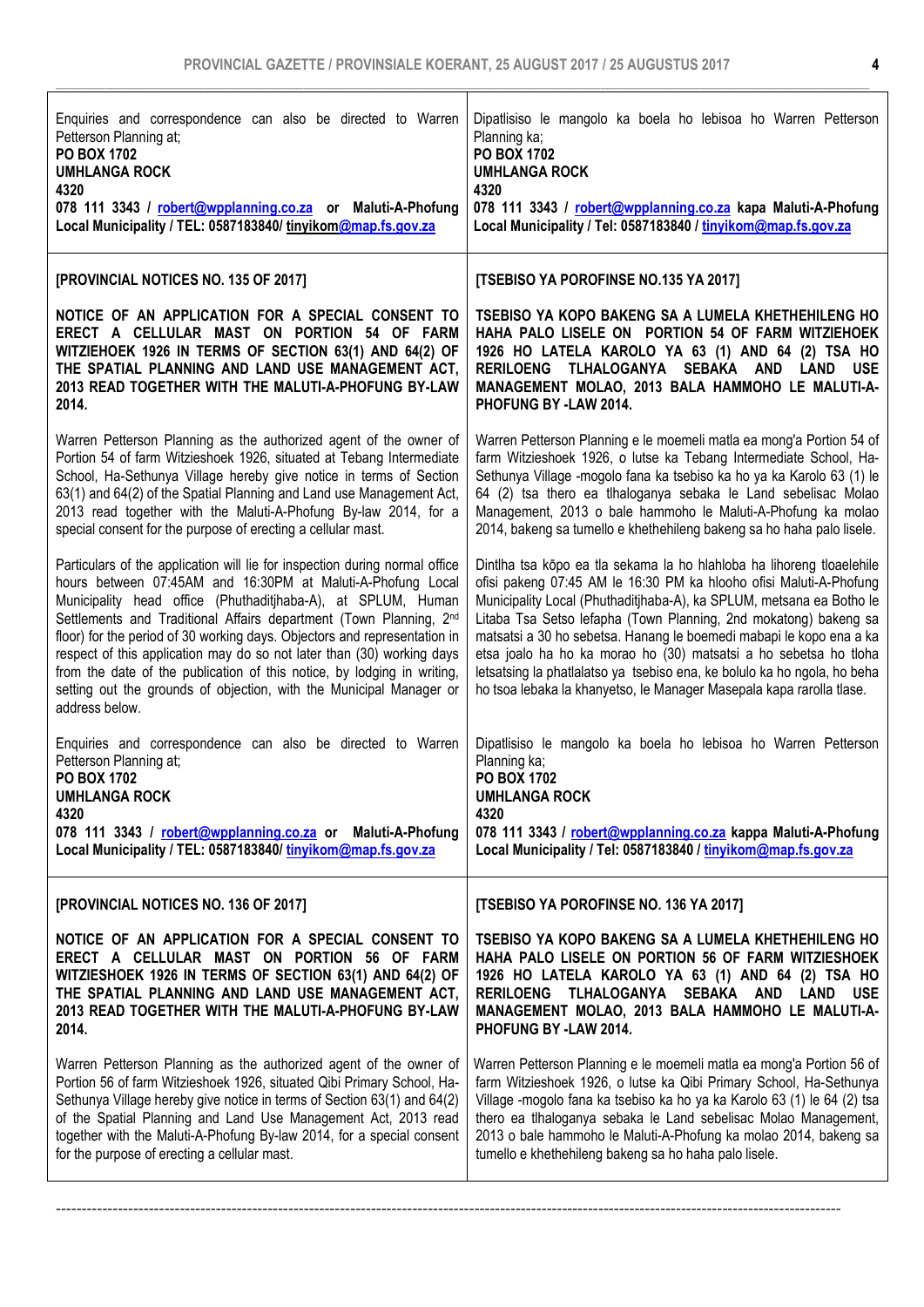| Particulars of the application will lie for inspection during normal office<br>hours between 07:45AM and 16:30PM at Maluti-A-Phofung Local<br>Municipality head office (Phuthaditihaba-A), at SPLUM, Human<br>Settlements and Traditional Affairs department (Town Planning, 2nd<br>floor) for the period of 30 working days. Objectors and representation in<br>respect of this application may do so not later than (30) working days<br>from the date of the publication of this notice, by lodging in writing,<br>setting out the grounds of objection, with the Municipal Manager or<br>address below. | Dintlha tsa kōpo ea tla sekama la ho hlahloba ha lihoreng tloaelehile<br>ofisi pakeng 07:45 AM le 16:30 PM ka hlooho ofisi Maluti-A-Phofung<br>Municipality Local (Phuthaditjhaba-A), ka SPLUM, metsana ea Botho le<br>Litaba Tsa Setso lefapha (Town Planning, 2nd mokatong) bakeng sa<br>matsatsi a 30 ho sebetsa. Hanang le boemedi mabapi le kopo ena a ka<br>etsa joalo ha ho ka morao ho (30) matsatsi a ho sebetsa ho tloha<br>letsatsing la phatlalatso ya tsebiso ena, ke bolulo ka ho ngola, ho beha<br>ho tsoa lebaka la khanyetso, le Manager Masepala kapa rarolla tlase. |
|-------------------------------------------------------------------------------------------------------------------------------------------------------------------------------------------------------------------------------------------------------------------------------------------------------------------------------------------------------------------------------------------------------------------------------------------------------------------------------------------------------------------------------------------------------------------------------------------------------------|----------------------------------------------------------------------------------------------------------------------------------------------------------------------------------------------------------------------------------------------------------------------------------------------------------------------------------------------------------------------------------------------------------------------------------------------------------------------------------------------------------------------------------------------------------------------------------------|
| Enquiries and correspondence can also be directed to Warren<br>Petterson Planning at;<br>PO BOX 1702<br><b>UMHLANGA ROCK, 4320</b><br>078 111 3343 / robert@wpplanning.co.za or Maluti-A-Phofung<br>Local Municipality / TEL: 0587183840/ tinyikom@map.fs.gov.za                                                                                                                                                                                                                                                                                                                                            | Dipatlisiso le mangolo ka boela ho lebisoa ho Warren Petterson<br>Planning ka;<br>PO BOX 1702<br><b>UMHLANGA ROCK, 4320</b><br>078 111 3343 / robert@wpplanning.co.za kapa Maluti-A-Phofung<br>Local Municipality / Tel: 0587183840 / tinyikom@map.fs.gov.za                                                                                                                                                                                                                                                                                                                           |
| [PROVINCIAL NOTICES NO. 137 OF 2017]                                                                                                                                                                                                                                                                                                                                                                                                                                                                                                                                                                        | [TSEBISO YA POROFINSE NO.137 YA 2017]                                                                                                                                                                                                                                                                                                                                                                                                                                                                                                                                                  |
| NOTICE OF AN APPLICATION FOR A SPECIAL CONSENT TO<br>ERECT A CELLULAR MAST ON ERF 3074 PHUTHADITJHABA IN<br>TERMS OF SECTION 63(1) AND 64(2) OF THE SPATIAL PLANNING<br>AND LAND USE MANAGEMENT ACT, 2013 READ TOGETHER<br>WITH THE MALUTI-A-PHOFUNG BY-LAW 2014.                                                                                                                                                                                                                                                                                                                                           | TSEBISO YA KOPO BAKENG SA A LUMELA KHETHEHILENG HO<br>HAHA PALO LISELE ON<br>ERF 3074 PHUTHADITJHABA HO<br>LATELA KAROLO YA 63 (1) AND 64 (2) TSA HO RERILOENG<br>TLHALOGANYA SEBAKA AND LAND USE MANAGEMENT<br>MOLAO, 2013 BALA HAMMOHO LE MALUTI-A-PHOFUNG BY -<br>LAW 2014.                                                                                                                                                                                                                                                                                                         |
| Warren Petterson Planning as the authorized agent of the owner of Erf<br>3074 Phuthaditjhaba, situated at 3074 Seotlong Street, BluegumBosch<br>hereby give notice in terms of Section 63(1) and 64(2) of the Spatial<br>Planning and Land Use Management Act, 2013 read together with the<br>Maluti-A-Phofung By-law 2014, for a special consent for the purpose of<br>erecting a cellular mast.                                                                                                                                                                                                           | Warren Petterson Planning e le moemeli matla ea mong'a Erf 3074<br>Phuthaditihaba, o lutse ka 3074 Seotlong Street, BluegumBosch-<br>mogolo fana ka tsebiso ka ho ya ka Karolo 63 (1) le 64 (2) tsa thero ea<br>tlhaloganya sebaka le Land sebelisac Molao Management, 2013 o bale<br>hammoho le Maluti-A-Phofung ka molao 2014, bakeng sa tumello e<br>khethehileng bakeng sa ho haha palo lisele.                                                                                                                                                                                    |
| Particulars of the application will lie for inspection during normal office<br>hours between 07:45AM and 16:30PM at Maluti-A-Phofung Local<br>Municipality head office (Phuthaditihaba-A), at SPLUM, Human<br>Settlements and Traditional Affairs department (Town Planning, 2nd<br>floor) for the period of 30 working days. Objectors and representation in<br>respect of this application may do so not later than (30) working days<br>from the date of the publication of this notice, by lodging in writing,<br>setting out the grounds of objection, with the Municipal Manager or<br>address below. | Dintlha tsa kōpo ea tla sekama la ho hlahloba ha lihoreng tloaelehile<br>ofisi pakeng 07:45 AM le 16:30 PM ka hlooho ofisi Maluti-A-Phofung<br>Municipality Local (Phuthaditjhaba-A), ka SPLUM, metsana ea Botho le<br>Litaba Tsa Setso lefapha (Town Planning, 2nd mokatong) bakeng sa<br>matsatsi a 30 ho sebetsa. Hanang le boemedi mabapi le kopo ena a ka<br>etsa joalo ha ho ka morao ho (30) matsatsi a ho sebetsa ho tloha<br>letsatsing la phatlalatso ya tsebiso ena, ke bolulo ka ho ngola, ho beha<br>ho tsoa lebaka la khanyetso, le Manager Masepala kapa rarolla tlase. |
| Enquiries and correspondence can also be directed to Warren<br>Petterson Planning at;<br>PO BOX 1702<br><b>UMHLANGA ROCK, 4320</b><br>078 111 3343 / robert@wpplanning.co.za or Maluti-A-Phofung<br>Local Municipality / TEL: 0587183840/ tinyikom@map.fs.gov.za                                                                                                                                                                                                                                                                                                                                            | Dipatlisiso le mangolo ka boela ho lebisoa ho Warren Petterson<br>Planning ka;<br>PO BOX 1702<br><b>UMHLANGA ROCK, 4320</b><br>078 111 3343 / robert@wpplanning.co.za kappa Maluti-A-Phofung<br>Local Municipality / Tel: 0587183840 / tinyikom@map.fs.gov.za                                                                                                                                                                                                                                                                                                                          |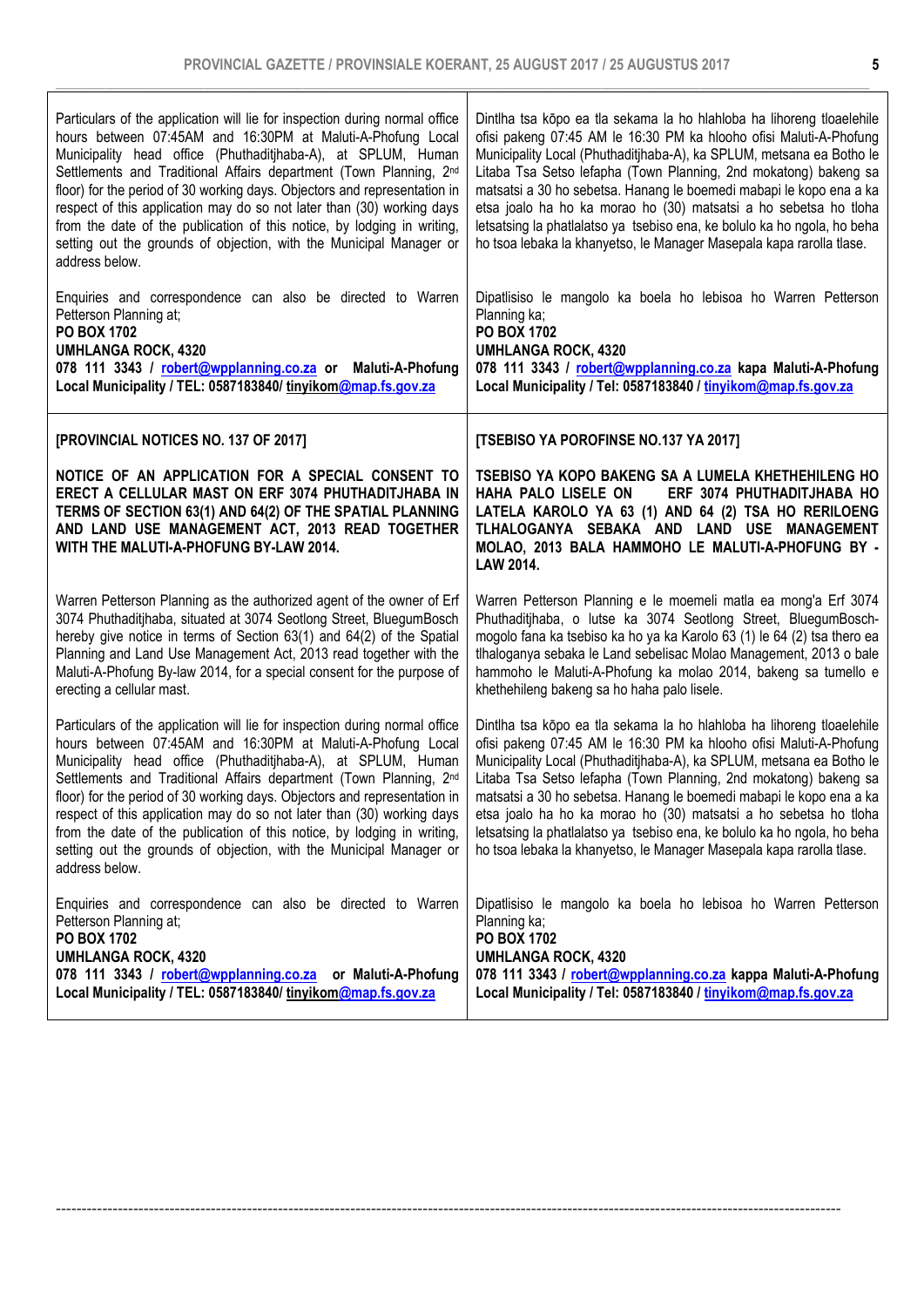| [PROVINCIAL NOTICE NO. 138 OF 2017]                                                                                                                                                                                                                                                                                                                                                                                                                                                                                                                                                                                     | [TSEBISO YA POROFINSE NO.138 YA 2017]                                                                                                                                                                                                                                                                                                                                                                                                                                                                                                                                                  |
|-------------------------------------------------------------------------------------------------------------------------------------------------------------------------------------------------------------------------------------------------------------------------------------------------------------------------------------------------------------------------------------------------------------------------------------------------------------------------------------------------------------------------------------------------------------------------------------------------------------------------|----------------------------------------------------------------------------------------------------------------------------------------------------------------------------------------------------------------------------------------------------------------------------------------------------------------------------------------------------------------------------------------------------------------------------------------------------------------------------------------------------------------------------------------------------------------------------------------|
| NOTICE OF AN APPLICATION FOR A SPECIAL CONSENT TO<br>ERECT A CELLULAR MAST ON ERF 11082 42nd HILL IN TERMS<br>OF SECTION 63(1) AND 64(2) OF THE SPATIAL PLANNING AND<br>LAND USE MANAGEMENT ACT, 2013 READ TOGETHER WITH<br>THE MALUTI-A-PHOFUNG BY-LAW 2014.                                                                                                                                                                                                                                                                                                                                                           | TSEBISO YA KOPO BAKENG SA A LUMELA KHETHEHILENG HO<br>HAHA PALO LISELE ON ERF 11082 42 <sup>nd</sup> HILL HO LATELA<br>KAROLO YA 63 (1) AND 64 (2) TSA HO RERILOENG<br>TLHALOGANYA SEBAKA AND LANDUSE MANAGEMENT MOLAO,<br>2013 BALA HAMMOHO LE MALUTI-A-PHOFUNG BY -LAW 2014.                                                                                                                                                                                                                                                                                                         |
| Warren Petterson Planning as the authorized agent of the owner of Erf<br>11082 42ND Hill, situated at 1082 Zwane Street, Intabazwe hereby give<br>notice in terms of Section 63(1) and 64(2) of the Spatial Planning and<br>Land Use Management Act, 2013 read together with the Maluti-A-<br>Phofung By-law 2014, for a special consent for the purpose of erecting<br>a cellular mast.                                                                                                                                                                                                                                | Warren Petterson Planning e le moemeli matla ea mong'a Erf 11082<br>42 <sup>ND</sup> Hill, o lutse ka 1082 Zwane Street, Intabazwe-mogolo fana ka<br>tsebiso ka ho ya ka Karolo 63 (1) le 64 (2) tsa thero ea tlhaloganya<br>sebaka le Land sebelisac Molao Management, 2013 o bale hammoho<br>le Maluti-A-Phofung ka molao 2014, bakeng sa tumello e khethehileng<br>bakeng sa ho haha palo lisele.                                                                                                                                                                                   |
| Particulars of the application will lie for inspection during normal office<br>hours between 07:45AM and 16:30PM at Maluti-A-Phofung Local<br>Municipality head office (Phuthaditjhaba-A), at SPLUM, Human<br>Settlements and Traditional Affairs department (Town Planning, 2nd<br>floor) for the period of 30 working days. Objectors and representation<br>in respect of this application may do so not later than (30) working<br>days from the date of the publication of this notice, by lodging in<br>writing, setting out the grounds of objection, with the Municipal<br>Manager or address below.             | Dintlha tsa kōpo ea tla sekama la ho hlahloba ha lihoreng tloaelehile<br>ofisi pakeng 07:45 AM le 16:30 PM ka hlooho ofisi Maluti-A-Phofung<br>Municipality Local (Phuthaditjhaba-A), ka SPLUM, metsana ea Botho le<br>Litaba Tsa Setso lefapha (Town Planning, 2nd mokatong) bakeng sa<br>matsatsi a 30 ho sebetsa. Hanang le boemedi mabapi le kopo ena a ka<br>etsa joalo ha ho ka morao ho (30) matsatsi a ho sebetsa ho tloha<br>letsatsing la phatlalatso ya tsebiso ena, ke bolulo ka ho ngola, ho beha<br>ho tsoa lebaka la khanyetso, le Manager Masepala kapa rarolla tlase. |
| Enquiries and correspondence can also be directed to Warren<br>Petterson Planning at;<br>PO BOX 1702<br><b>UMHLANGA ROCK, 4320</b><br>078 111 3343 / robert@wpplanning.co.za or Maluti-A-Phofung<br>Local Municipality / TEL: 0587183840/ tinyikom@map.fs.gov.za                                                                                                                                                                                                                                                                                                                                                        | Dipatlisiso le mangolo ka boela ho lebisoa ho Warren Petterson<br>Planning ka;<br>PO BOX 1702<br><b>UMHLANGA ROCK, 4320</b><br>078 111 3343 / robert@wpplanning.co.za kappa Maluti-A-Phofung<br>Local Municipality / Tel: 0587183840 / tinyikom@map.fs.gov.za                                                                                                                                                                                                                                                                                                                          |
| [PROVINCIAL NOTICE NO. 139 OF 2017]                                                                                                                                                                                                                                                                                                                                                                                                                                                                                                                                                                                     | [TSEBISO YA POROFINSE NO.139 YA 2017]                                                                                                                                                                                                                                                                                                                                                                                                                                                                                                                                                  |
| NOTICE OF AN APPLICATION FOR A SPECIAL CONSENT TO<br>ERECT A CELLULAR MAST ON ERF 1107 TLHOLONG EXT. 3 IN<br>TERMS OF SECTION 63(1) AND 64(2) OF THE SPATIAL PLANNING<br>AND LAND USE MANAGEMENT ACT, 2013 READ TOGETHER<br>WITH THE MALUTI-A-PHOFUNG BY-LAW 2014.                                                                                                                                                                                                                                                                                                                                                      | TSEBISO YA KOPO BAKENG SA A LUMELA KHETHEHILENG HO<br>HAHA PALO LISELE ON<br>ERF 1107 TLHOLONG EXT. 3 HO<br>LATELA KAROLO YA 63 (1) AND 64 (2) TSA HO RERILOENG<br>TLHALOGANYA SEBAKA AND LAND USE MANAGEMENT<br>MOLAO, 2013 BALA HAMMOHO LE MALUTI-A-PHOFUNG BY -<br>LAW 2014.                                                                                                                                                                                                                                                                                                        |
| Warren Petterson Planning as the authorized agent of the owner of Erf<br>1107 Tlholong Ext. 3, situated at 1107 Tlholong Loc, Kestel hereby give<br>notice in terms of Section 63(1) and 64(2) of the Spatial Planning and<br>Land Use Management Act, 2013 read together with the Maluti-A-<br>Phofung By-law 2014, for a special consent for the purpose of erecting<br>a cellular mast.                                                                                                                                                                                                                              | Warren Petterson Planning e le moemeli matla ea mong'a Erf 1107<br>Tlholong Ext. 3, o lutse ka 1107 Tlholong Loc, Kestel-mogolo fana ka<br>tsebiso ka ho ya ka Karolo 63 (1) le 64 (2) tsa thero ea tlhaloganya<br>sebaka le Land sebelisac Molao Management, 2013 o bale hammoho<br>le Maluti-A-Phofung ka molao 2014, bakeng sa tumello e khethehileng<br>bakeng sa ho haha palo lisele.                                                                                                                                                                                             |
| Particulars of the application will lie for inspection during normal office<br>hours between 07:45AM and 16:30PM at Maluti-A-Phofung Local<br>Municipality head office (Phuthaditjhaba-A), at SPLUM, Human<br>Settlements and Traditional Affairs department (Town Planning, 2 <sup>nd</sup><br>floor) for the period of 30 working days. Objectors and representation in<br>respect of this application may do so not later than (30) working days<br>from the date of the publication of this notice, by lodging in writing,<br>setting out the grounds of objection, with the Municipal Manager or<br>address below. | Dintlha tsa kōpo ea tla sekama la ho hlahloba ha lihoreng tloaelehile<br>ofisi pakeng 07:45 AM le 16:30 PM ka hlooho ofisi Maluti-A-Phofung<br>Municipality Local (Phuthaditjhaba-A), ka SPLUM, metsana ea Botho le<br>Litaba Tsa Setso lefapha (Town Planning, 2nd mokatong) bakeng sa<br>matsatsi a 30 ho sebetsa. Hanang le boemedi mabapi le kopo ena a ka<br>etsa joalo ha ho ka morao ho (30) matsatsi a ho sebetsa ho tloha<br>letsatsing la phatlalatso ya tsebiso ena, ke bolulo ka ho ngola, ho beha<br>ho tsoa lebaka la khanyetso, le Manager Masepala kapa rarolla tlase. |
| Enquiries and correspondence can also be directed to Warren                                                                                                                                                                                                                                                                                                                                                                                                                                                                                                                                                             | Dipatlisiso le mangolo ka boela ho lebisoa ho Warren Petterson                                                                                                                                                                                                                                                                                                                                                                                                                                                                                                                         |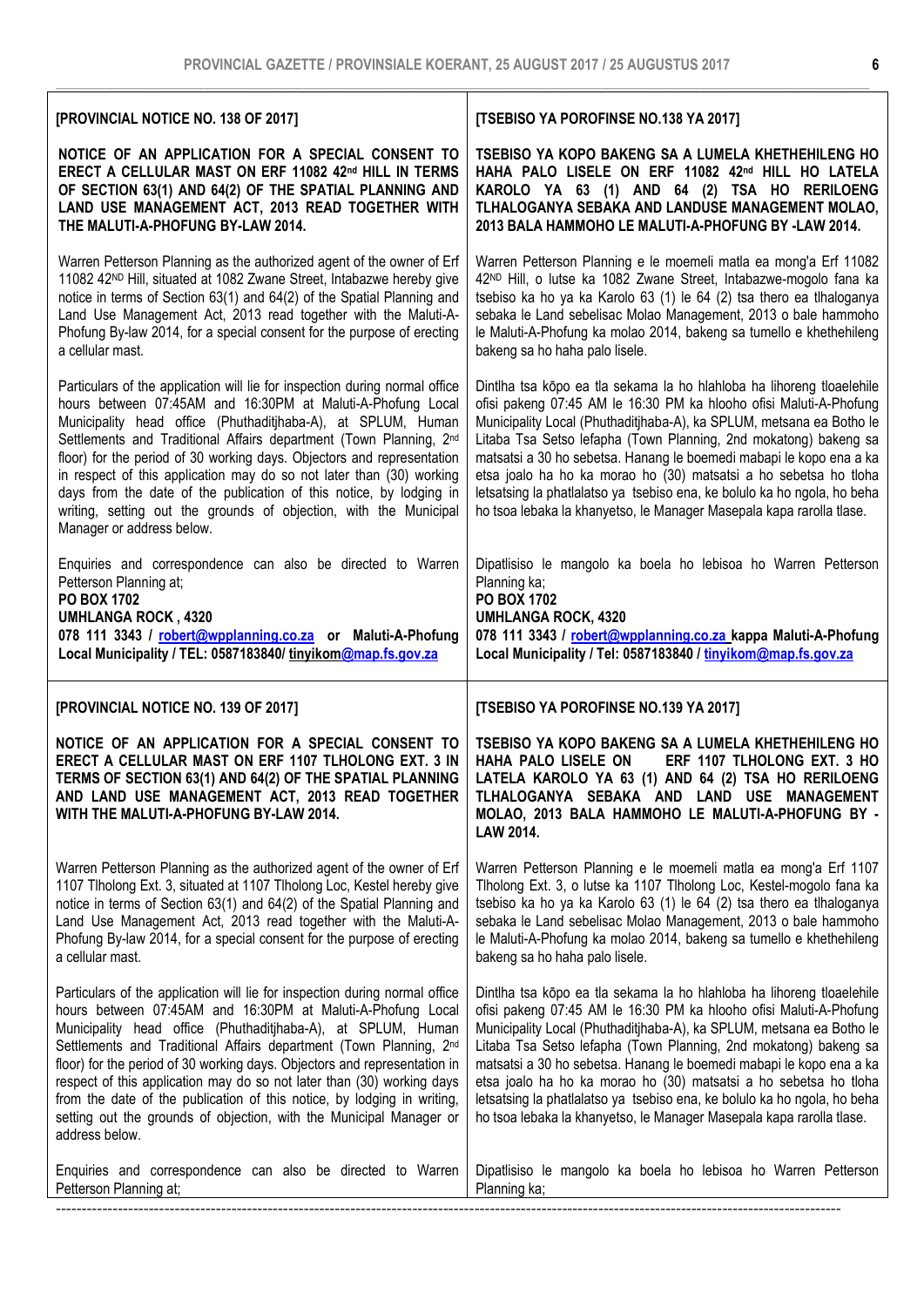| <b>PO BOX 1702</b><br><b>UMHLANGA ROCK, 4320</b><br>078 111 3343 / robert@wpplanning.co.za or Maluti-A-Phofung<br>Local Municpality / TEL: 0587183840 / tinyikom@map.fs.gov.za                                                                                                                                                                                                                                                                                                                                                                                                                                          | <b>PO BOX 1702</b><br><b>UMHLANGA ROCK, 4320</b><br>078 111 3343 / robert@wpplanning.co.za kapa Maluti-A-Phofung<br>Local Municipality Tel: 0587183840 / tinyikom@map.fs.gov.za                                                                                                                                                                                                                                                                                                                                                                                                                                                      |
|-------------------------------------------------------------------------------------------------------------------------------------------------------------------------------------------------------------------------------------------------------------------------------------------------------------------------------------------------------------------------------------------------------------------------------------------------------------------------------------------------------------------------------------------------------------------------------------------------------------------------|--------------------------------------------------------------------------------------------------------------------------------------------------------------------------------------------------------------------------------------------------------------------------------------------------------------------------------------------------------------------------------------------------------------------------------------------------------------------------------------------------------------------------------------------------------------------------------------------------------------------------------------|
| [PROVINCIAL NOTICE NO. 140 OF 2017]                                                                                                                                                                                                                                                                                                                                                                                                                                                                                                                                                                                     | [TSEBISO YA POROFINSE NO.140 YA 2017]                                                                                                                                                                                                                                                                                                                                                                                                                                                                                                                                                                                                |
| NOTICE OF AN APPLICATION FOR A SPECIAL CONSENT TO<br>ERECT A CELLULAR MAST ON PORTION 110 OF FARM DORPS<br>GRONDEN VAN HARRISMITH 131 IN TERMS OF SECTION 63(1)<br>AND 64(2) OF THE SPATIAL PLANNING AND LAND USE<br>MANAGEMENT ACT, 2013 READ TOGETHER WITH THE MALUTI-<br>A-PHOFUNG BY-LAW 2014.                                                                                                                                                                                                                                                                                                                      | TSEBISO YA KOPO BAKENG SA A LUMELA KHETHEHILENG HO<br>HAHA PALO LISELE ON PORTION 110 OF FARM DORPS<br>GRONDEN VAN HARRISMITH 131 HO LATELA KAROLO YA 63 (1)<br>AND 64 (2) TSA HO RERILOENG TLHALOGANYA SEBAKA AND<br>LAND USE MANAGEMENT MOLAO, 2013 BALA HAMMOHO LE<br><b>MALUTI-A-PHOFUNG BY -LAW 2014.</b>                                                                                                                                                                                                                                                                                                                       |
| Warren Petterson Planning as the authorized agent of the owner of<br>Portion 110 of farm Dorps Gronden van Harrismith 131, situated at 83<br>Ext., Intabazwe hereby give notice in terms of Section 63(1) and 64(2)<br>of the Spatial planning and Land use Management Act, 2013 read<br>together with the Maluti-A-Phofung by-law 2014, for a special consent<br>for the purpose of erecting a cellular mast.                                                                                                                                                                                                          | Warren Petterson Planning e le moemeli matla ea mong'a Portion 110<br>of farm Dorps Gronden van Harrismith 131, o lutse ka at 83 Ext.,<br>Intabazwe -mogolo fana ka tsebiso ka ho ya ka Karolo 63 (1) le 64 (2)<br>tsa thero ea tlhaloganya sebaka le Land sebelisac Molao Management,<br>2013 o bale hammoho le Maluti-A-Phofung ka molao 2014, bakeng sa<br>tumello e khethehileng bakeng sa ho haha palo lisele.                                                                                                                                                                                                                  |
| Particulars of the application will lie for inspection during normal office<br>hours between 07:45AM and 16:30PM at Maluti-A-Phofung Local<br>Municipality head office (Phuthaditjhaba-A), at SPLUM, Human<br>Settlements and Traditional Affairs department (Town Planning, 2 <sup>nd</sup><br>floor) for the period of 30 working days. Objectors and representation in<br>respect of this application may do so not later than (30) working days<br>from the date of the publication of this notice, by lodging in writing,<br>setting out the grounds of objection, with the Municipal Manager or<br>address below. | Dintlha tsa kōpo ea tla sekama la ho hlahloba ha lihoreng tloaelehile<br>ofisi pakeng 07:45 AM le 16:30 PM ka hlooho ofisi Maluti-A-Phofung<br>Municipality Local (Phuthaditjhaba-A), ka SPLUM, metsana ea Botho le<br>Litaba Tsa Setso lefapha (Town Planning, 2nd mokatong) bakeng sa<br>matsatsi a 30 ho sebetsa. Hanang le boemedi mabapi le kopo ena a ka<br>etsa joalo ha ho ka morao ho (30) matsatsi a ho sebetsa ho tloha<br>letsatsing la phatlalatso ya tsebiso ena, ke bolulo ka ho ngola, ho beha<br>ho tsoa lebaka la khanyetso, le Manager Masepala kapa rarolla tlase.                                               |
| Enquiries and correspondence can also be directed to Warren<br>Petterson Planning at;<br><b>PO BOX 1702</b><br><b>UMHLANGA ROCK, 4320</b><br>078 111 3343 / robert@wpplanning.co.za or Maluti-A-Phofung<br>Local Municipality / TEL: 0587183840/ tinyikom@map.fs.gov.za                                                                                                                                                                                                                                                                                                                                                 | Dipatlisiso le mangolo ka boela ho lebisoa ho Warren Petterson<br>Planning ka;<br><b>PO BOX 1702</b><br><b>UMHLANGA ROCK, 4320</b><br>078 111 3343 / robert@wpplanning.co.za kappa Maluti-A-Phofung<br>Local Municipality Tel: 0587183840 / tinyikom@map.fs.gov.za                                                                                                                                                                                                                                                                                                                                                                   |
| [PROVINCIAL NOTICE NO. 141 OF 2017]                                                                                                                                                                                                                                                                                                                                                                                                                                                                                                                                                                                     | [PROVINSIALE KENNISGEWING NR. 141 VAN 2017]                                                                                                                                                                                                                                                                                                                                                                                                                                                                                                                                                                                          |
| NOTICE OF AN APPLICATION FOR A SPECIAL CONSENT TO<br>ERECT A CELLULAR MAST ON ERF 480 KESTEL IN TERMS OF<br>SECTION 63(1) AND 64(2) OF THE SPATIAL PLANNING AND LAND<br>USE MANAGEMENT ACT, 2013 READ TOGETHER WITH THE<br>MALUTI-A-PHOFUNG BY-LAW 2014.                                                                                                                                                                                                                                                                                                                                                                | KENNISGEWING VAN 'N AANSOEK VIR' N SPESIALE<br>TOESTEMMING OM OPRIGTING VAN 'N SELLULÊRE MAS OP ERF<br>480 KESTEL INGEVOLGE ARTIKEL 63 (1) EN 64 (2) VAN DIE<br>RUIMTELIKE BEPLANNING EN GRONDGEBRUIKBESTUUR WET,<br>2013<br>DIE<br><b>SAAMGELEES</b><br><b>MET</b><br><b>MALUTI-A-PHOFUNG</b><br>DORPSBEPLANNINGSKEMA 2014.                                                                                                                                                                                                                                                                                                         |
| Warren Petterson Planning as the authorized agent of the owner of Erf<br>480 Kestel, situated at 17 Wessels Street, hereby give notice in terms<br>of Section 63(1) and 64(2) of the Spatial Planning and Land Use<br>Management Act, 2013 read together with the Maluti-A-Phofung By-law<br>2014, for a special consent for the purpose of erecting a cellular mast.                                                                                                                                                                                                                                                   | Warren Petterson Planning as die gemagtigde agent van die eienaar<br>van Erf 480 Kestel, gelee te 17 Wessels Straat, Kestel gee hiermee in<br>terme van Artikel 63 (1) en 64 (2) van die Ruimtelike Beplanning en<br>Grondgebruikbestuur wet, 2013 saamgelees met die Maluti-a-Phofung<br>dorpsbeplanningskema 2014, vir spesiale toestemming vir die doel<br>van die oprigting van 'n sellulêre mas.                                                                                                                                                                                                                                |
| Particulars of the application will lie for inspection during normal office<br>hours between 07:45AM and 16:30PM at Maluti-A-Phofung Local<br>Municipality head office (Phuthaditjhaba-A), at SPLUM, Human<br>Settlements and Traditional Affairs department (Town Planning, 2nd<br>floor) for the period of 30 working days. Objectors and representation in<br>respect of this application may do so not later than (30) working days<br>from the date of the publication of this notice, by lodging in writing,<br>setting out the grounds of objection, with the Municipal Manager or<br>address below.             | Besonderhede van die aansoek le ter insae gedurende gewone<br>kantoorure 07:45-16:30<br>by Maluti-a-Phofung<br><b>PM</b><br>Plaaslike<br>Munisipaliteit hoofkantoor (Phuthaditjhaba-A), by SPLUM, Menslike<br>Nedersettings en departement Tradisionele Sake (Stadsbeplanning,<br>2de vloer) vir die tydperk van 30 werksdae. Beswaarmakers en<br>verteenwoordiging ten opsigte van hierdie aansoek kan so doen nie<br>later as (30) werksdae vanaf die datum van die publikasie van hierdie<br>kennisgewing, deur skriftelike indiening, wat die gronde van beswaar,<br>met die Munisipale Bestuurder of agent hieronder aanspreek. |